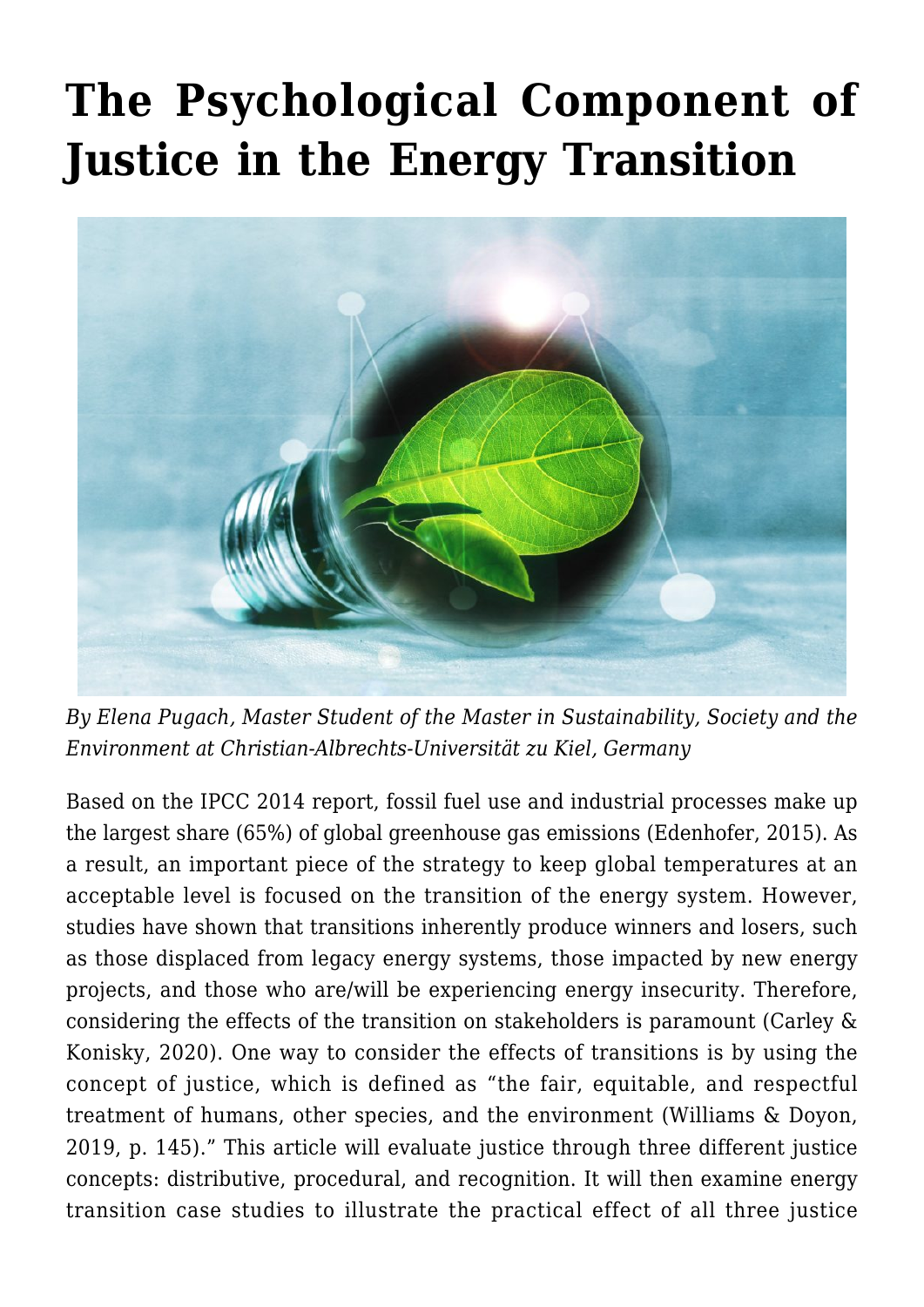concepts.

#### **Justice as Recognition from a Psychological Perspective**

Justice as recognition focuses on recognizing and valuing the knowledge, views, and interests of key stakeholder groups (Walker, 2012). In locations with a colonial history, transitional efforts need to recognize Indigenous communities, as well as incorporate truth and reconciliation (Williams & Doyon, 2019). Of all justice dimensions, justice as recognition is the least addressed (Williams & Doyon, 2019). However, it is inseparable from the other two dimensions because it determines whose values, knowledge, and norms are considered in the decisionmaking process and in the distribution of costs and benefits (Lecuyer et al., 2018). Research has shown that individuals have a psychological tendency to exclude people in their out-group in justice considerations (Opotow, 1990). The consequences of recognition of injustices are lasting psychological harm to those affected (Fanon, 2008; Ohenjo et al., 2006).

## *Case studies in the Energy Transition*

The Energy Futures Lab (EFL) is an Alberta-based organization aiming to facilitate energy system transitions. It is led by an environmental NGO and connects representatives from various energy sectors, government levels, and stakeholder groups to bring a diversity of perspectives. Most transition efforts in Canada do not fully address justice as recognition, and the same can be said for EFL. First Nations participants noted issues with EFL's recognition efforts such as: being asked to speak on behalf of all Indigenous peoples in Canada, having Indigenous and reconciliation initiatives as separate elements in recognition efforts, and a lack of consistency between Indigenous and EFL understandings of important definitions such as "reconciliation" and "partnership." Upon finding gaps in the implementation of justice concepts, Williams and Doyon (2020) recommended the use of their framework for future transitional projects as it includes all dimensions of justice. Surprisingly, most lab participants rated EFL's Indigenous recognition efforts positively, demonstrating that even incomprehensive recognition efforts can generate positive attitudes towards the energy transition (Williams & Doyon, 2020).

#### **Procedural Justice from a Psychological Perspective**

Procedural justice focuses on the inclusion and influence of stakeholders in the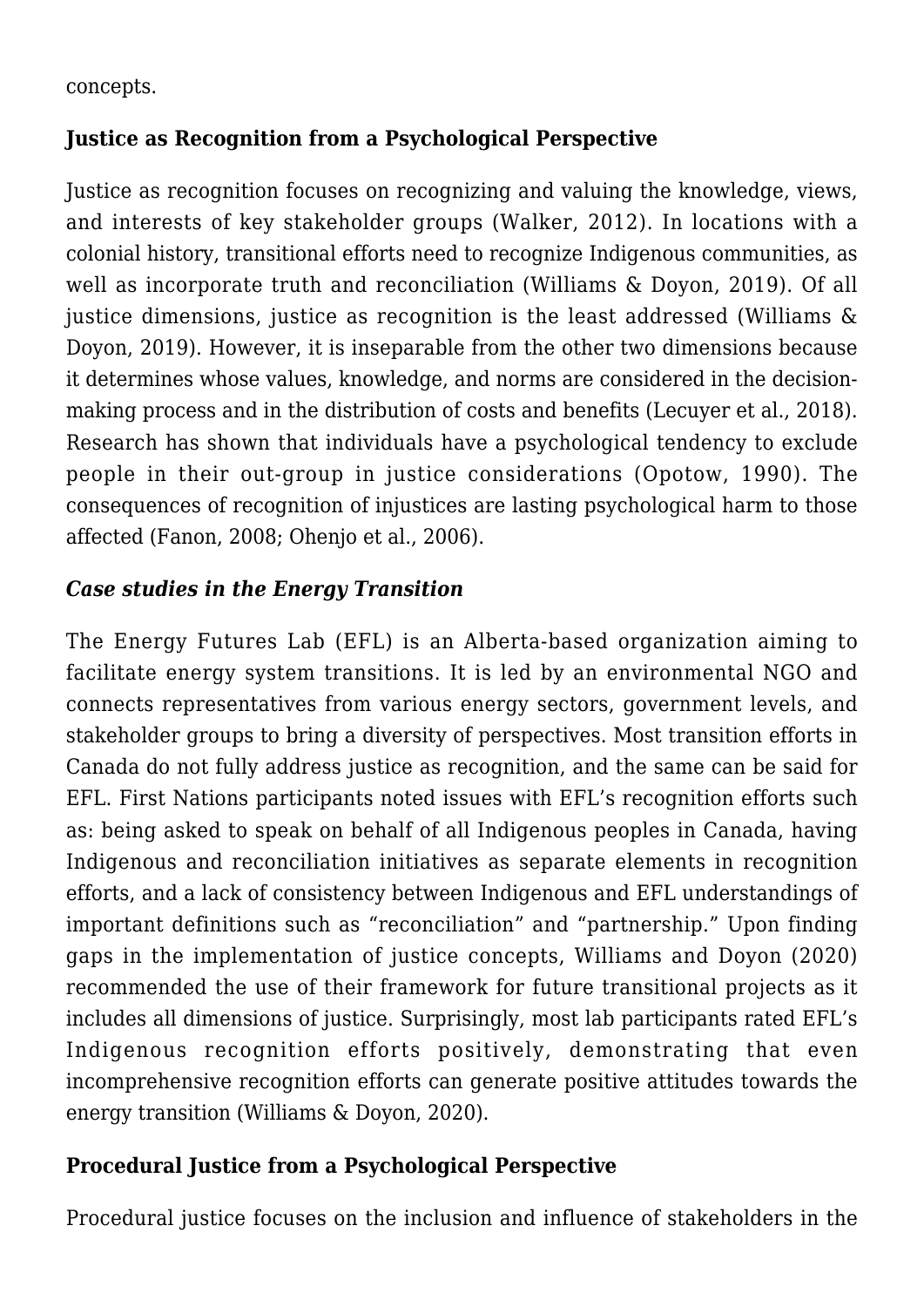decision-making process, access to information and the justice system, and the transparency of the decision-making process (Walker, 2012). Currently, decisionmaking processes for new energy projects are not inclusive of the communities that host the facilities (Carley & Konisky, 2020), and such procedural exclusion can cause people to stop adhering to social norms (Tyler, 2006). Perceived procedural fairness improved people's long-term acceptance of decisions and their satisfaction with their distributed outcome, even if unfavorable (Kazemi et al., 2015). This demonstrates the value of procedural justice in the acceptability of energy transitions.

## *Case studies in the Energy Transition*

Several renewable energy projects have shown that technocratic top-down procedures inhibit the acceptability of policy, while community collaborative approaches enhance the acceptability of policy (Wolsink, 2007; Wolsink, 2010; Wolsink & Breukers 2010). The implementation of a wind farm project in the Dutch part of the Wadden Sea faced opposition due to community concerns about its impact on the landscape. Certain areas of the region hold natural, ecological, and cultural heritage and provide significant contributions to the local economy. Despite these considerations, the spatial layout for the project was chosen without consulting local stakeholders. Negotiations about landscape fit were attempted with locals after choosing project sites. However, it was impossible to negotiate at that stage because acceptability risks were the highest in the initial planning phase. As a result, the community group opposing the project succeeded in generating enough national support to cancel the project (Wolsink, 2010). This case study demonstrates the repercussions of failing to consider procedural justice in all stages of project implementation as well as the psychological ramifications of injustice in mobilizing effective social movements.

## **Distributive Justice from a Psychological Perspective**

Distributive justice focuses on the distribution of environmental costs and benefits, such as how resources, opportunities, risks, responsibilities, and financial costs are allocated between various stakeholder groups (Walker, 2012). Disparities in the allocation of costs and benefits from the energy transition are extensive, potentially exasperating problems already faced by low-income communities and communities of color (Carley & Konisky, 2020). Acceptability of energy transitions not only depends on the distribution of costs and benefits but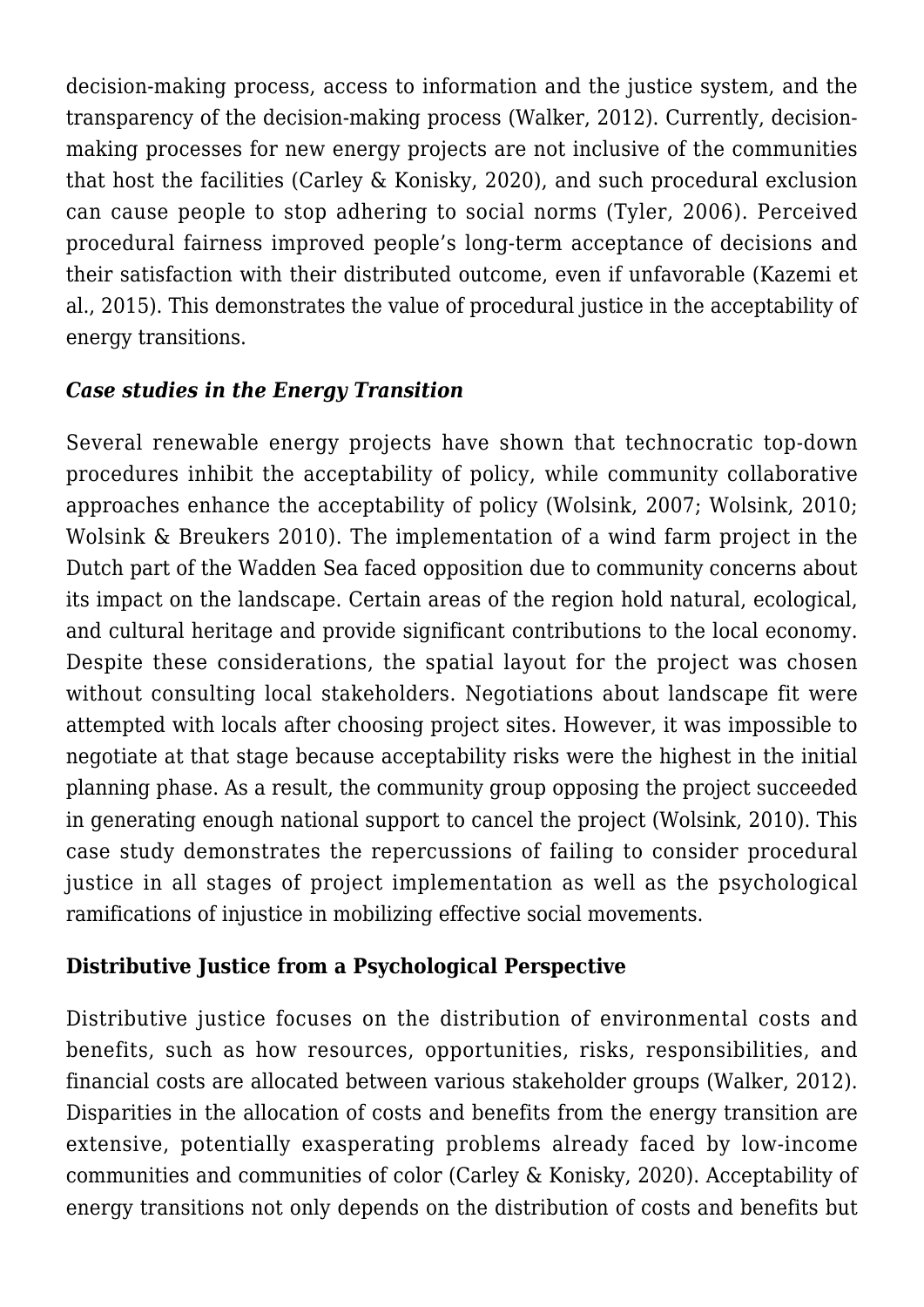also on the nuances of how they are distributed (Steg et al., 2015).

## *Case studies in the Energy Transition*

Sustainable energy transitions will be perceived as unjust if one group faces most of the costs while other groups receive most of the benefits (Steg et al., 2015). To balance out the costs and benefits of transitional projects, risks should be mitigated as much as possible while benefits should be provided to those who face most of the cost. Various studies have shown that the acceptability of energy projects differs based on how compensation is distributed. A study found that support for a hypothetical wind project was greatest under a "community benefit frame" which highlights the benefits the community would receive in connection to the wind farm (Walker et al., 2014). Another study showed that non-monetary compensation is better received by the host community, while monetary compensation garners less support than no compensation (Claro, 2007). When bribery is suspected, compensation can have negative consequences (Steg et al., 2015). A third study showed that people prefer to allocate royalties from a wind project to local rather than state funds because it appears fairer (Krueger et al., 2011). These studies all demonstrate that individuals are highly committed to distributive justice.

## **Conclusion**

A just energy transition begins with the consideration of justice as recognition because it determines whose values and knowledge is used as the foundation to implement the other two dimensions of justice (Lecuyer et al., 2018). It was shown that individuals have a psychological tendency to exclude people in their out-group in justice considerations (Opotow, 1990). Therefore, the application of justice cannot begin without putting key stakeholders and historically excluded minorities in positions of power. Due to the interconnectedness of the three dimensions of justice, failure to address any one dimension will result in the failure to remedy justice. Overall, the implementation of justice concepts will strengthen support for transitional efforts, thus enabling its success (Williams & Doyon, 2019).

#### **References**

Carley, S., & Konisky, D. M. (2020). [The justice and equity implications of the](https://www.nature.com/articles/s41560-020-0641-6) [clean energy transition.](https://www.nature.com/articles/s41560-020-0641-6) *Nature Energy*, 5(8), 569-577.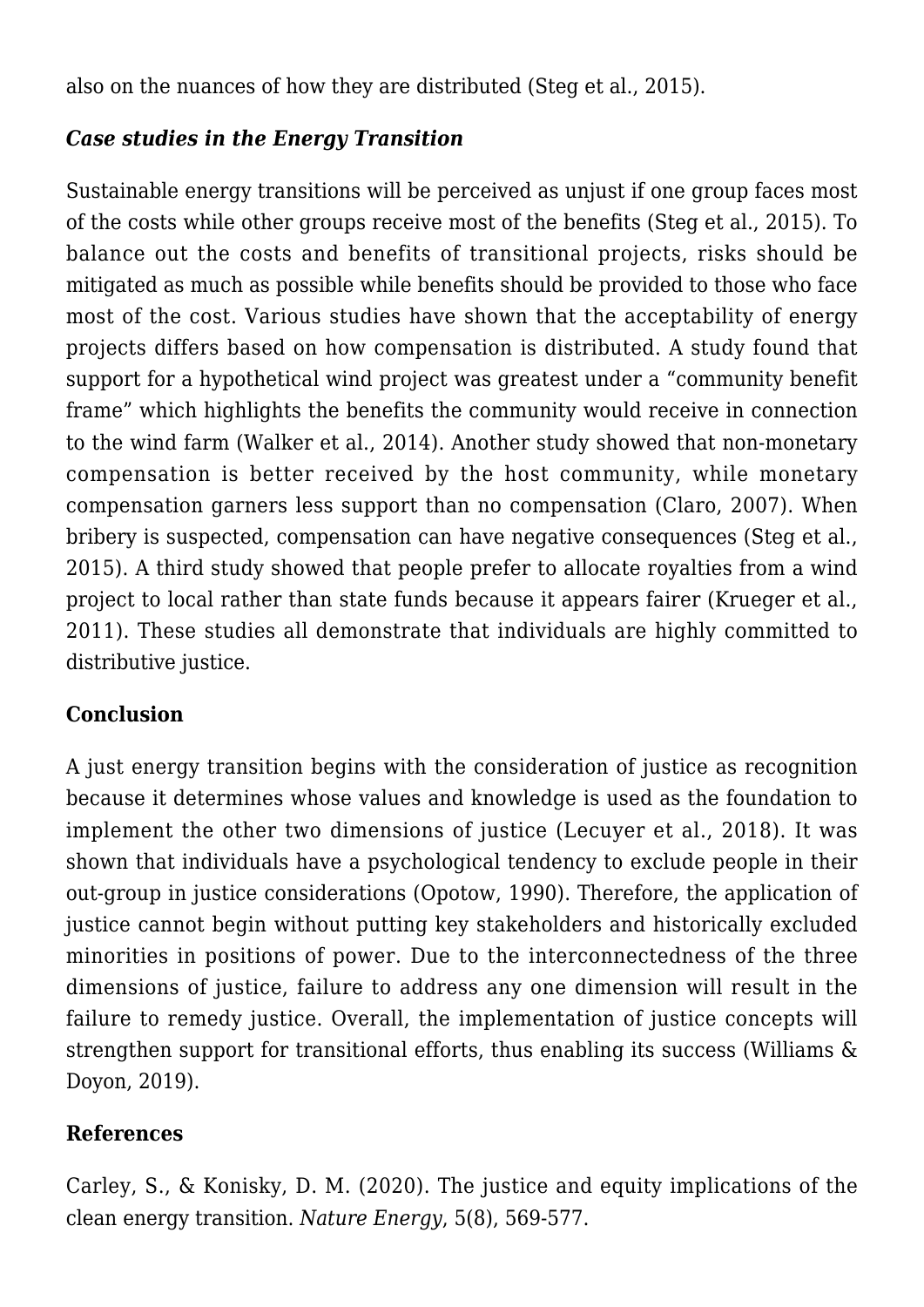Claro, E. (2007). [Exchange relationships and the environment: The acceptability](https://www.ingentaconnect.com/content/whp/ev/2007/00000016/00000002/art00005) [of compensation in the siting of waste disposal facilities.](https://www.ingentaconnect.com/content/whp/ev/2007/00000016/00000002/art00005) *Environmental Values*, 16(2), 187-208.

Edenhofer, O. (Ed.). (2015). *[Climate change 2014: mitigation of climate change](https://www.cambridge.org/de/academic/subjects/earth-and-environmental-science/climatology-and-climate-change/climate-change-2014-mitigation-climate-change-working-group-iii-contribution-ipcc-fifth-assessment-report?format=HB&isbn=9781107654815)* [\(Vol. 3\).](https://www.cambridge.org/de/academic/subjects/earth-and-environmental-science/climatology-and-climate-change/climate-change-2014-mitigation-climate-change-working-group-iii-contribution-ipcc-fifth-assessment-report?format=HB&isbn=9781107654815) Cambridge University Press.

Fanon, F. (2008). *[Black skin, white masks](https://groveatlantic.com/book/black-skin-white-masks/)*[.](https://groveatlantic.com/book/black-skin-white-masks/) Grove press.

Kazemi, A., Törnblom, K., & Mikula, G. (2015). [Justice: Social Psychological](https://www.diva-portal.org/smash/record.jsf?pid=diva2%3A920995&dswid=3152) [Perspectives.](https://www.diva-portal.org/smash/record.jsf?pid=diva2%3A920995&dswid=3152) In *International Encyclopedia of the Social & Behavioral Sciences* (2nd ed., pp. 949–955).

Krueger, A. D., Parsons, G. R., & Firestone, J. (2011). [Valuing the visual](http://le.uwpress.org/content/87/2/268.short) [disamenity of offshore wind power projects at varying distances from the shore:](http://le.uwpress.org/content/87/2/268.short) [an application on the Delaware shoreline.](http://le.uwpress.org/content/87/2/268.short) *Land Economics*, 87(2), 268-283.

Lecuyer, L., White, R. M., Schmook, B., Lemay, V., & Calmé, S. (2018). [The](https://www.sciencedirect.com/science/article/pii/S0301479718301579) [construction of feelings of justice in environmental management: An empirical](https://www.sciencedirect.com/science/article/pii/S0301479718301579) [study of multiple biodiversity conflicts in Calakmul, Mexico.](https://www.sciencedirect.com/science/article/pii/S0301479718301579) *Journal of environmental management*, 213, 363-373.

Ohenjo, N., Willis, R., Jackson, D., Nettleton, C., Good, K., & Mugarura, B. (2006). [Health of Indigenous people in Africa.](https://www.sciencedirect.com/science/article/pii/S0140673606688491?casa_token=JfKYupGOk-sAAAAA:C91IrMLmRm-SFfzDvbmyExTPd4k82gAZdGhM6rJDhgGwNMAHBLHYEYGTNufHXZmyDRtQ0JkMOOs) *The Lancet*, 367(9526), 1937-1946.

Opotow, S. (1990). [Moral exclusion and injustice: An introduction.](https://spssi.onlinelibrary.wiley.com/doi/abs/10.1111/j.1540-4560.1990.tb00268.x) *Journal of social issues*, 46(1), 1-20.

Steg, L., Perlaviciute, G., & van der Werff, E. (2015). [Understanding the human](https://www.frontiersin.org/articles/10.3389/fpsyg.2015.00805/full) [dimensions of a sustainable energy transition.](https://www.frontiersin.org/articles/10.3389/fpsyg.2015.00805/full) *Frontiers in psychology*, 6, 805.

Tyler, T. R. (2006). *[Why people obey the law](https://www.degruyter.com/document/doi/10.1515/9781400828609/pdf)* [\(2nd ed.\).](https://www.degruyter.com/document/doi/10.1515/9781400828609/pdf) Princeton university press.

Walker, B. J., Wiersma, B., & Bailey, E. (2014). [Community benefits, framing and](https://www.sciencedirect.com/science/article/abs/pii/S2214629614000814) [the social acceptance of offshore wind farms: an experimental study in England.](https://www.sciencedirect.com/science/article/abs/pii/S2214629614000814) *Energy Research & Social Science*, 3, 46-54.

Walker, G. (2012). *[Environmental justice: concepts, evidence and politics](https://www.taylorfrancis.com/books/mono/10.4324/9780203610671/environmental-justice-gordon-walker)*[.](https://www.taylorfrancis.com/books/mono/10.4324/9780203610671/environmental-justice-gordon-walker) Routledge.

Williams, S., & Doyon, A. (2019). [Justice in energy transitions.](https://www.sciencedirect.com/science/article/abs/pii/S2210422418301588) E*nvironmental*